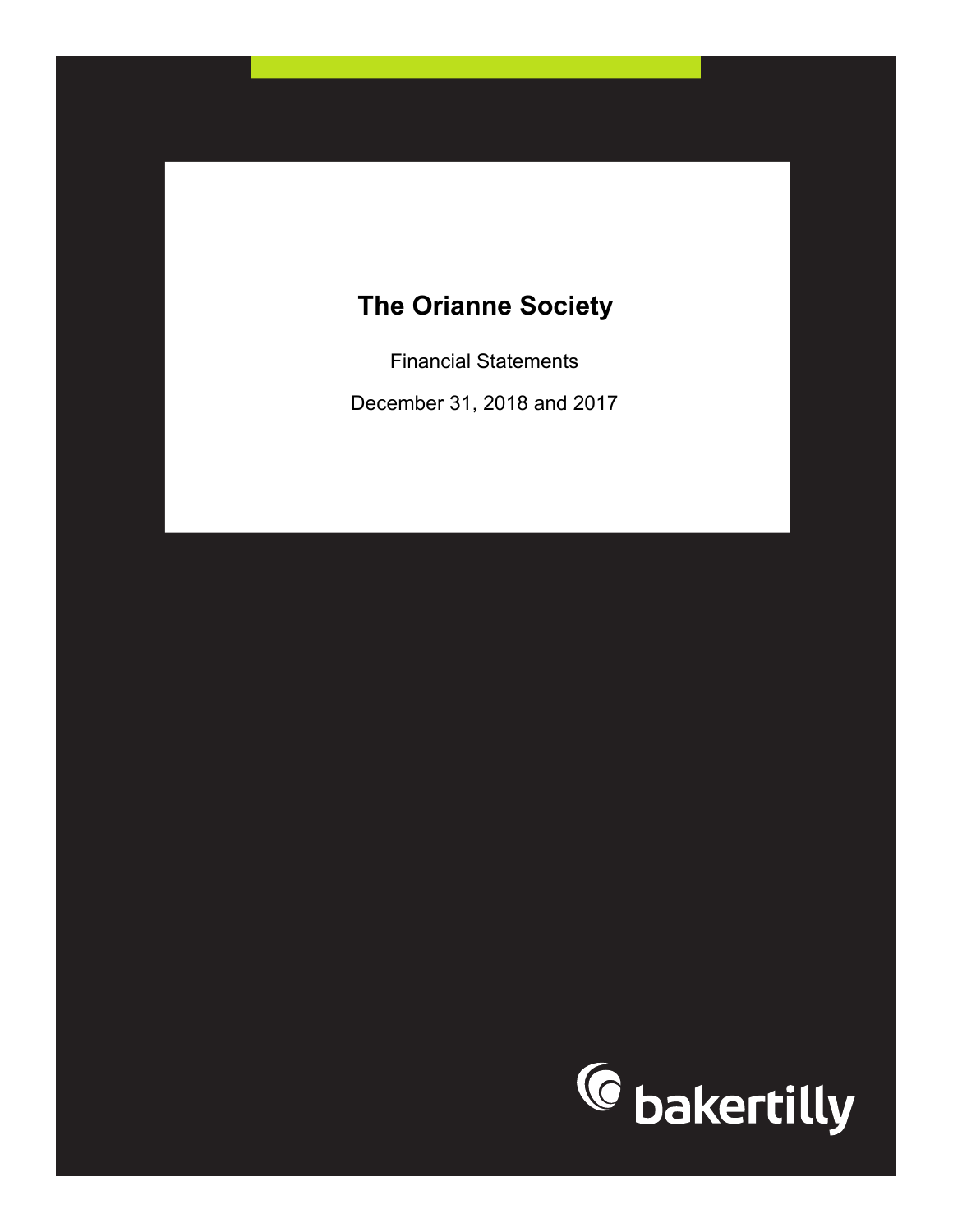Table of Contents December 31, 2018 and 2017

|                                                    | Page |
|----------------------------------------------------|------|
| <b>Independent Auditors' Report</b>                |      |
| <b>Financial Statements</b>                        |      |
| <b>Statements of Financial Position</b>            | 2    |
| Statements of Activities and Changes in Net Assets | 3    |
| <b>Statements of Functional Expenses</b>           | 4    |
| <b>Statements of Cash Flows</b>                    | 6    |
| Notes to Financial Statements                      |      |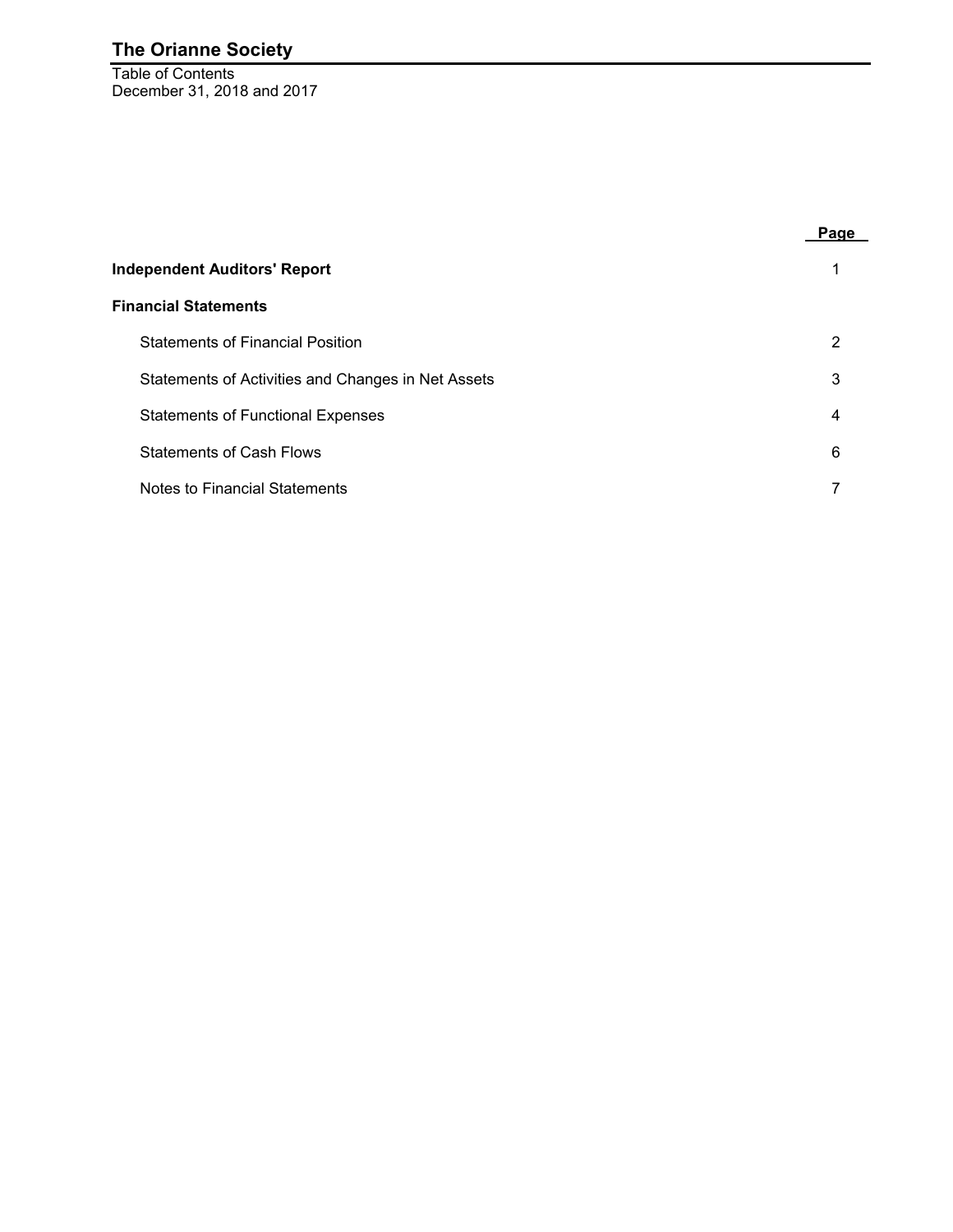

### **Independent Auditors' Report**

To the Board of Directors of The Orianne Society

#### **Report on the Financial Statements**

We have audited the accompanying financial statements of The Orianne Society, which comprise the statements of financial position as of December 31, 2018 and 2017, and the related statements of activities and changes in net assets, functional expenses, and cash flows for the years then ended, and the related notes to the financial statements.

#### **Management's Responsibility for the Financial Statements**

Management is responsible for the preparation and fair presentation of these financial statements in conformity with accounting principles generally accepted in the United States of America; this includes the design, implementation, and maintenance of internal control relevant to the preparation and fair presentation of financial statements that are free from material misstatement, whether due to fraud or error.

#### **Auditors' Responsibility**

Our responsibility is to express an opinion on these financial statements based on our audits. We conducted our audits in accordance with auditing standards generally accepted in the United States of America. Those standards require that we plan and perform the audits to obtain reasonable assurance about whether the financial statements are free from material misstatement.

An audit involves performing procedures to obtain audit evidence about the amounts and disclosures in the financial statements. The procedures selected depend on the auditors' judgment, including the assessment of the risks of material misstatement of the financial statements, whether due to fraud or error. In making those risk assessments, the auditor considers internal control relevant to the entity's preparation and fair presentation of the financial statements in order to design audit procedures that are appropriate in the circumstances, but not for the purpose of expressing an opinion on the effectiveness of the entity's internal control. Accordingly, we express no such opinion. An audit also includes evaluating the appropriateness of accounting policies used and the reasonableness of significant accounting estimates made by management, as well as evaluating the overall presentation of the financial statements.

We believe that the audit evidence we have obtained is sufficient and appropriate to provide a basis for our audit opinion.

#### **Opinion**

In our opinion, the financial statements referred to above present fairly, in all material respects, the financial position of The Orianne Society as of December 31, 2018 and 2017, and the changes in its net assets and its cash flows for the years then ended in conformity with accounting principles generally accepted in the United States of America.

Baker Tilly Virchaw Krause, 4P

New York, New York April 19, 2019

Baker Tilly Virchow Krause, LLP trading as Baker Tilly is a member of the global network of Baker Tilly International Ltd., the members of which are separate and independent legal entities. © 2018 Baker Tilly Virchow Krause, LLP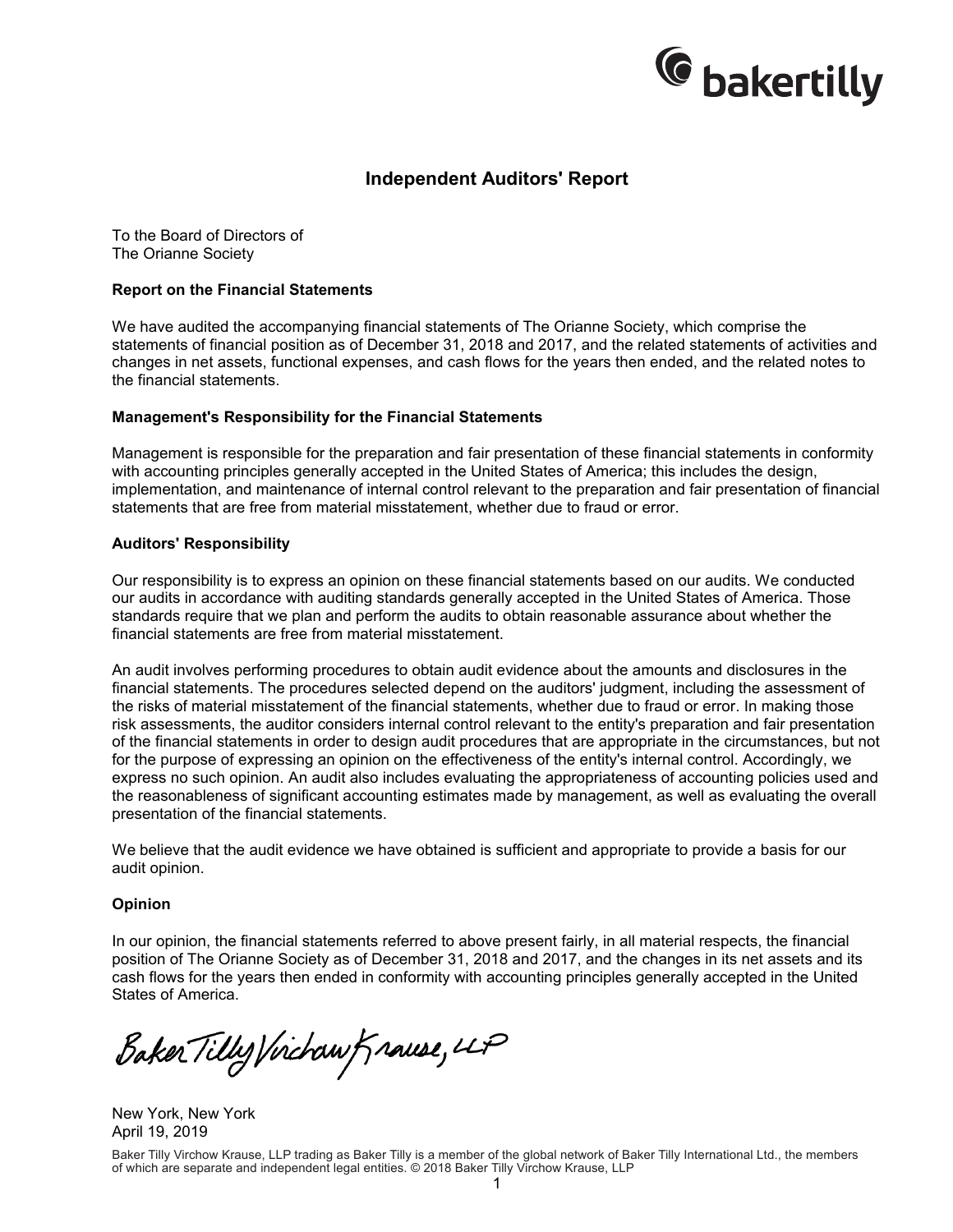Statements of Financial Position December 31, 2018 and 2017

|                                           |    |           | 2017 |           |
|-------------------------------------------|----|-----------|------|-----------|
| <b>Assets</b>                             |    |           |      |           |
| <b>Current Assets</b>                     |    |           |      |           |
| Cash and cash equivalents                 | \$ | 822,393   | \$   | 1,038,463 |
| Contributions receivable                  |    | 50        |      | 23,577    |
| Accounts receivable                       |    | 25,612    |      | 75,218    |
| Prepaid expenses and other current assets |    | 30,065    |      | 35,245    |
| <b>Total current assets</b>               |    | 878,120   |      | 1,172,503 |
| <b>Non-Current Assets</b>                 |    |           |      |           |
| Fixed assets, net                         |    | 4,390,183 |      | 4,432,210 |
| <b>Total assets</b>                       | \$ | 5,268,303 | \$   | 5,604,713 |
| <b>Liabilities and Net Assets</b>         |    |           |      |           |
| <b>Current Liabilities</b>                |    |           |      |           |
| Accounts payable and accrued expenses     | \$ | 26,101    | - \$ | 43,938    |
| <b>Total current liabilities</b>          |    | 26,101    |      | 43,938    |
| <b>Net Assets</b>                         |    |           |      |           |
| Net assets without donor restrictions     |    | 5,113,127 |      | 5,325,168 |
| Net assets with donor restrictions        |    | 129,075   |      | 235,607   |
| Total net assets                          |    | 5,242,202 |      | 5,560,775 |
| Total liabilities and net assets          | \$ | 5,268,303 | \$   | 5,604,713 |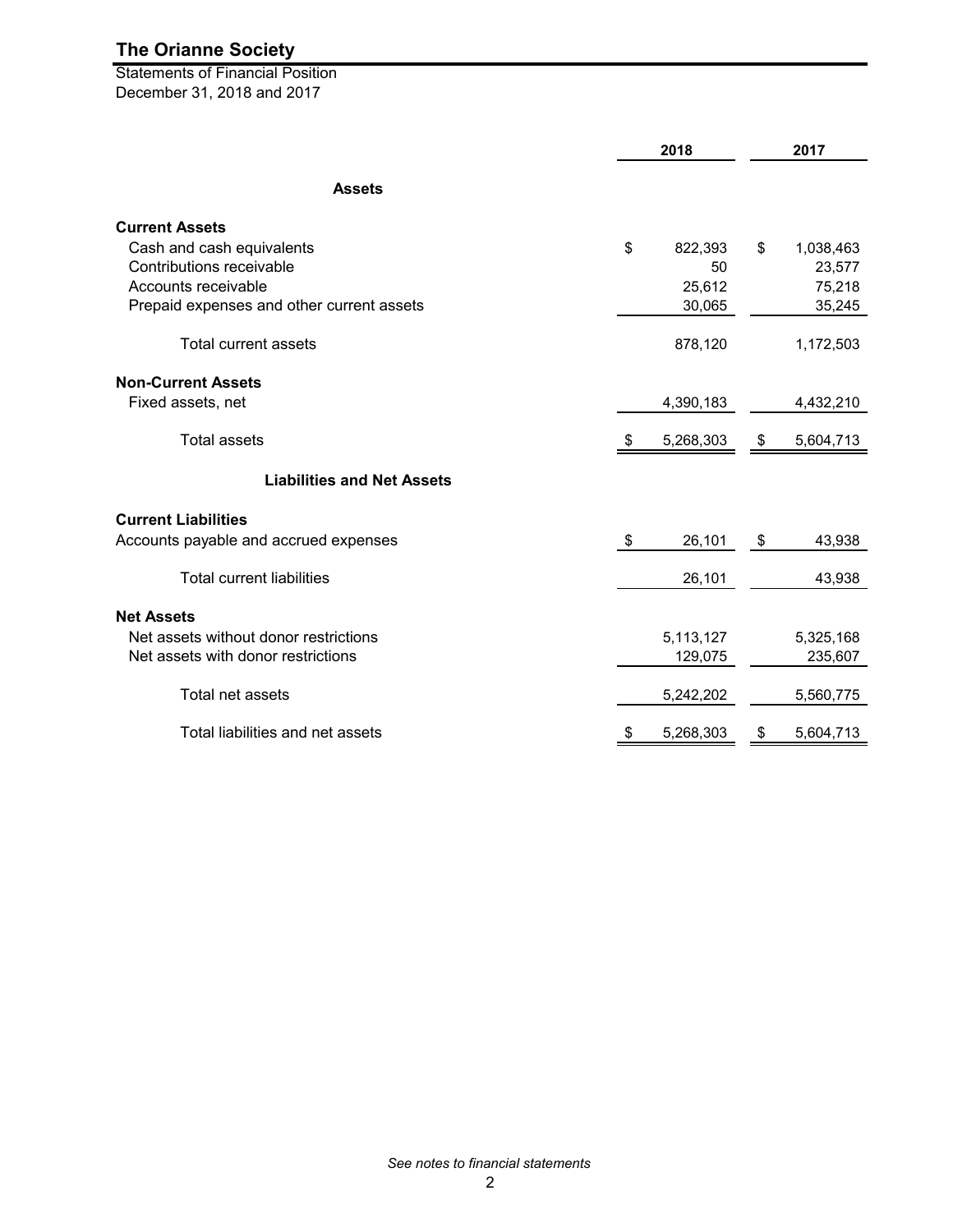Statements of Activities and Changes in Net Assets Years Ended December 31, 2018 and 2017

|                                                         | 2018            | 2017            |  |
|---------------------------------------------------------|-----------------|-----------------|--|
| <b>Changes in Net Assets Without Donor Restrictions</b> |                 |                 |  |
| Operating revenue                                       |                 |                 |  |
| Contributions                                           | \$<br>403,891   | \$<br>642,682   |  |
| Governmental and other grants                           | 342,318         | 293,814         |  |
| Net assets released from donor restrictions             | 189,650         | 114,393         |  |
| Other income                                            | 2,362           | 1,710           |  |
| Total operating revenue                                 | 938,221         | 1,052,599       |  |
| <b>Operating Expenses</b>                               |                 |                 |  |
| Programs                                                | 821,337         | 768,039         |  |
| Support services                                        | 328,925         | 385,583         |  |
| Total operating expenses                                | 1,150,262       | 1,153,622       |  |
| Net operating loss                                      | (212, 041)      | (101, 023)      |  |
| Changes in net assets without donor restrictions        | (212, 041)      | (101, 023)      |  |
| <b>Changes in Net Assets With Donor Restrictions</b>    |                 |                 |  |
| Contributions                                           | 83,118          | 350,000         |  |
| Net assets released from donor restrictions             | (189, 650)      | (114, 393)      |  |
| Changes in net assets with donor restrictions           | (106, 532)      | 235,607         |  |
| Changes in net assets                                   | (318, 573)      | 134,584         |  |
| Net Assets, Beginning of Year                           | 5,560,775       | 5,426,191       |  |
| <b>Net Assets, End of Year</b>                          | \$<br>5,242,202 | \$<br>5,560,775 |  |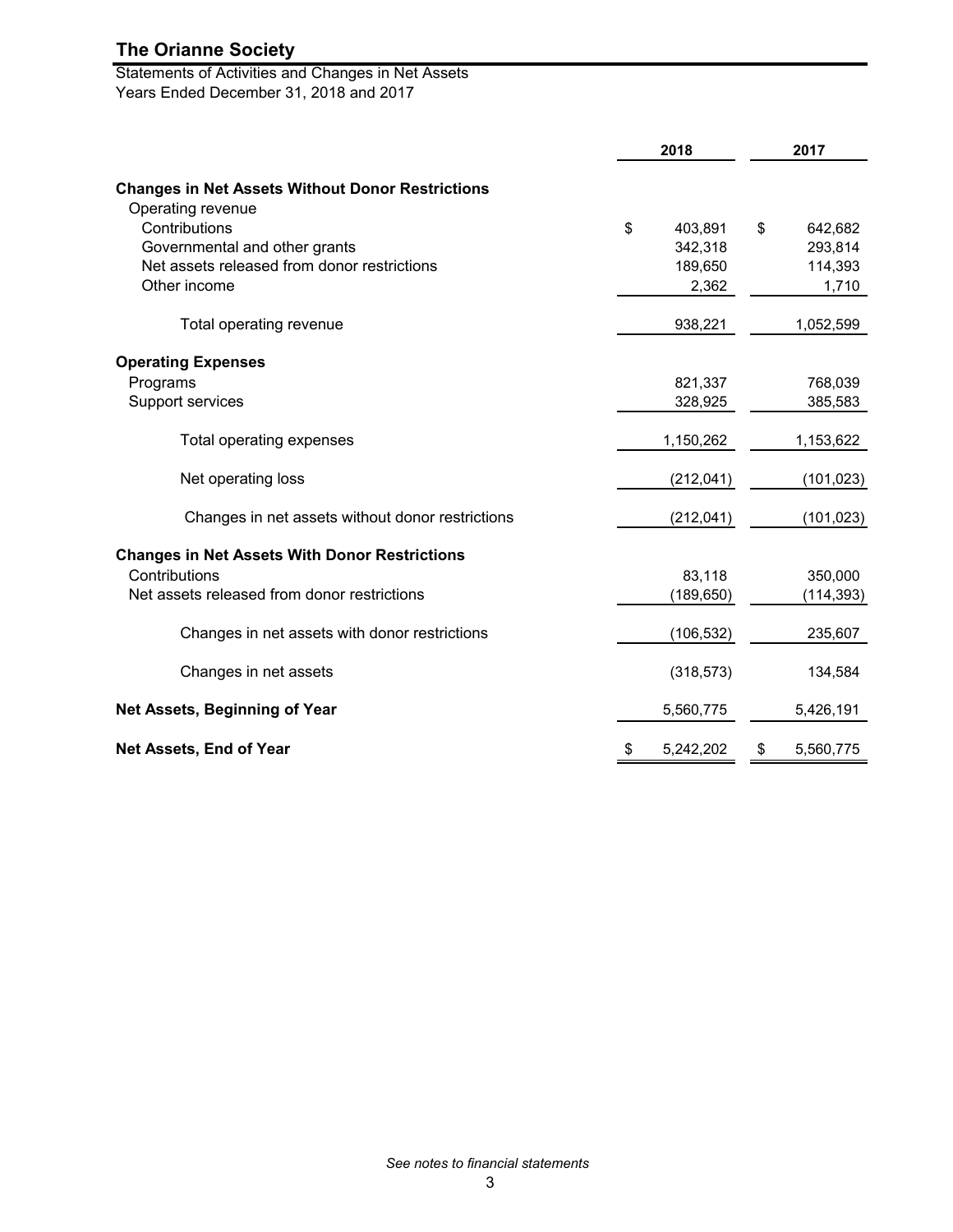#### Statement of Functional Expenses Year Ended December 31, 2018

|                        | <b>Programs</b> |                                                  |    |                                    |    |                                                                                                     |    |                                                    |    |                                                   |                          |               |    |           |
|------------------------|-----------------|--------------------------------------------------|----|------------------------------------|----|-----------------------------------------------------------------------------------------------------|----|----------------------------------------------------|----|---------------------------------------------------|--------------------------|---------------|----|-----------|
|                        |                 | Communications,<br><b>Education</b><br>and Other |    | Longleaf<br>Savannas<br>Initiative |    | <b>Great Northern</b><br>Total<br><b>Forests</b><br>Program<br><b>Initiative</b><br><b>Services</b> |    | Management<br>and<br>General<br><b>Fundraising</b> |    | <b>Total</b><br><b>Support</b><br><b>Services</b> | Total<br><b>Expenses</b> |               |    |           |
| Salaries and benefits  | \$              | 56,163                                           | \$ | 291,689                            | \$ | 109,125                                                                                             | \$ | 456,977                                            | \$ | 57,752                                            | \$<br>132,630            | \$<br>190,382 | \$ | 647,359   |
| Contracted staff       |                 | 15.500                                           |    | 1.473                              |    | 1,130                                                                                               |    | 18,103                                             |    | 66,000                                            |                          | 66.000        |    | 84,103    |
| Supplies and equipment |                 | 9,972                                            |    | 83.073                             |    | 8,472                                                                                               |    | 101,517                                            |    | 1,424                                             | 3,363                    | 4,787         |    | 106,304   |
| Travel/lodging/meals   |                 | 11,921                                           |    | 43.708                             |    | 2,913                                                                                               |    | 58,542                                             |    | 610                                               | 11,965                   | 12,575        |    | 71,117    |
| Occupancy              |                 | 3,138                                            |    | 28,919                             |    | 3,138                                                                                               |    | 35,195                                             |    | 3,138                                             | 3,138                    | 6,276         |    | 41,471    |
| Technology/telephone   |                 | 5,901                                            |    | 2,657                              |    | 341                                                                                                 |    | 8,899                                              |    | 2,677                                             | 4,430                    | 7,107         |    | 16,006    |
| Professionals and      |                 |                                                  |    |                                    |    |                                                                                                     |    |                                                    |    |                                                   |                          |               |    |           |
| consultants            |                 | 1,950                                            |    | 64,313                             |    | 573                                                                                                 |    | 66,836                                             |    | 23,000                                            |                          | 23,000        |    | 89,836    |
| Insurance              |                 | 512                                              |    | 26,985                             |    | 1,558                                                                                               |    | 29,055                                             |    | 3,156                                             | 2,074                    | 5,230         |    | 34,285    |
| Depreciation           |                 |                                                  |    | 42.027                             |    |                                                                                                     |    | 42,027                                             |    |                                                   |                          |               |    | 42,027    |
| Other                  |                 | 1,342                                            |    | 2,392                              |    | 452                                                                                                 |    | 4,186                                              |    | 5,721                                             | 7,847                    | 13,568        |    | 17,754    |
| Total                  |                 | 106,399                                          |    | 587,236                            |    | 127,702                                                                                             |    | 821,337                                            |    | 163,478                                           | 165,447                  | 328,925       | \$ | 1,150,262 |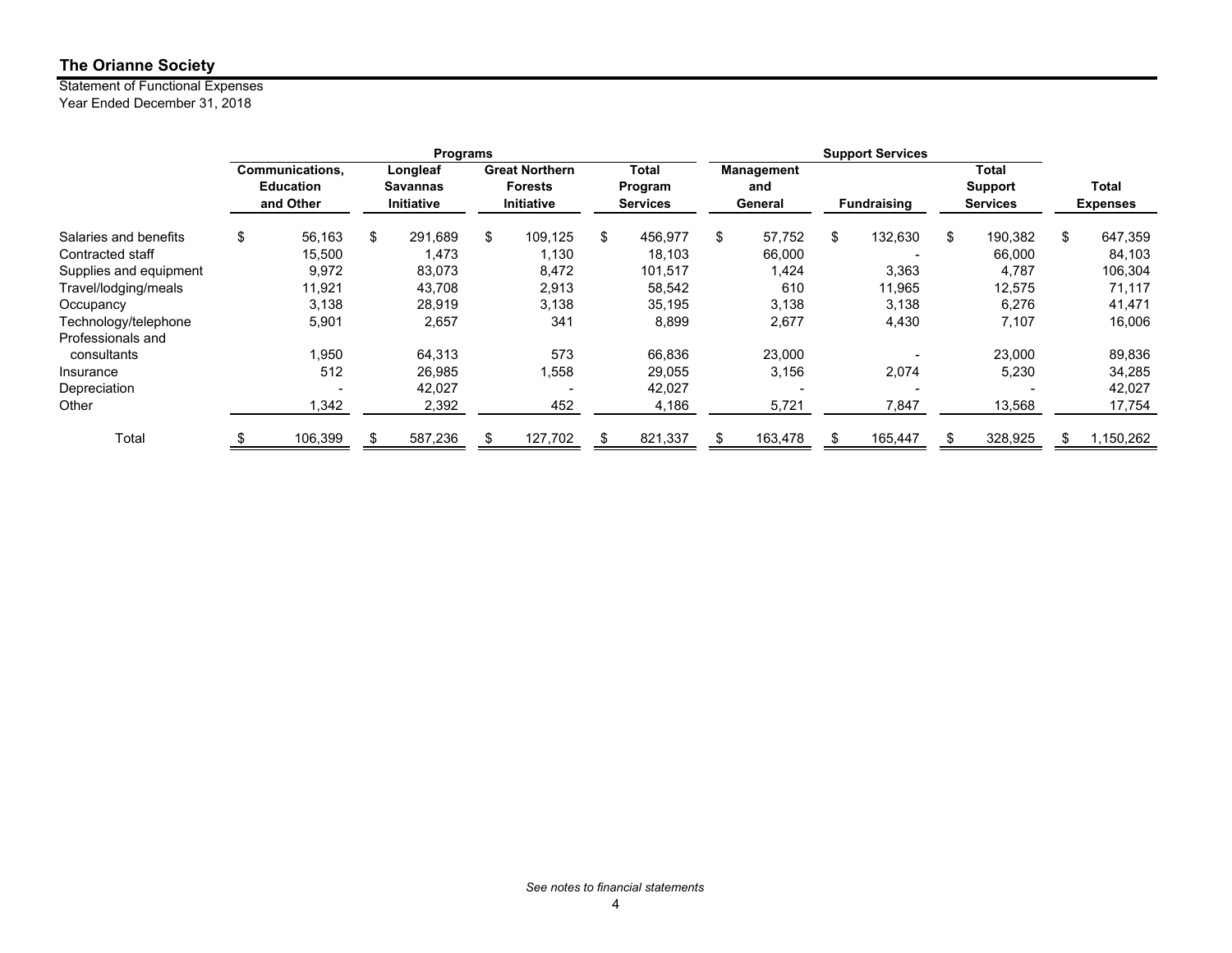#### Statement of Functional Expenses Year Ended December 31, 2017

|                        | Programs |                  |    |            |    |                       |    |                 |    |            |                    |                 |     |                 |
|------------------------|----------|------------------|----|------------|----|-----------------------|----|-----------------|----|------------|--------------------|-----------------|-----|-----------------|
|                        |          | Communications,  |    | Longleaf   |    | <b>Great Northern</b> |    | Total           |    | Management |                    | <b>Total</b>    |     |                 |
|                        |          | <b>Education</b> |    | Savannas   |    | <b>Forests</b>        |    | Program         |    | and        |                    | <b>Support</b>  |     | Total           |
|                        |          | and Other        |    | Initiative |    | <b>Initiative</b>     |    | <b>Services</b> |    | General    | <b>Fundraising</b> | <b>Services</b> |     | <b>Expenses</b> |
| Salaries and benefits  | \$       | 65,889           | \$ | 318,600    | \$ | 51,304                | \$ | 435,793         | \$ | 53,179     | \$<br>169,903      | \$<br>223,082   | \$  | 658,875         |
| Contracted staff       |          |                  |    | 6,958      |    | 42,055                |    | 49,013          |    | 80,916     |                    | 80,916          |     | 129,929         |
| Supplies and equipment |          | 12,370           |    | 64,826     |    | 14,457                |    | 91,653          |    | 930        | 8,349              | 9,279           |     | 100,932         |
| Travel/lodging/meals   |          | 4,834            |    | 35,270     |    | 5,996                 |    | 46,100          |    | 2,694      | 13,893             | 16,587          |     | 62,687          |
| Occupancy              |          | 3,172            |    | 31,848     |    | 3,174                 |    | 38,194          |    | 3,172      | 3,172              | 6,344           |     | 44,538          |
| Technology/telephone   |          | 6,180            |    | 2,455      |    | 603                   |    | 9,238           |    | 4,647      | 3,347              | 7,994           |     | 17,232          |
| Professionals and      |          |                  |    |            |    |                       |    |                 |    |            |                    |                 |     |                 |
| consultants            |          |                  |    | 8,806      |    | 16,010                |    | 24,816          |    | 22,000     |                    | 22,000          |     | 46,816          |
| Insurance              |          | 1,172            |    | 26,230     |    | 713                   |    | 28,115          |    | 3,953      | 1,846              | 5,799           |     | 33,914          |
| Depreciation           |          |                  |    | 43,164     |    |                       |    | 43,164          |    |            |                    |                 |     | 43,164          |
| Other                  |          | 509              |    | 1,053      |    | 391                   |    | 953, ا          |    | 5,521      | 8,061              | 13,582          |     | 15,535          |
| Total                  |          | 94,126           |    | 539,210    |    | 134,703               |    | 768,039         |    | 177,012    | 208,571            | 385,583         | \$. | 1,153,622       |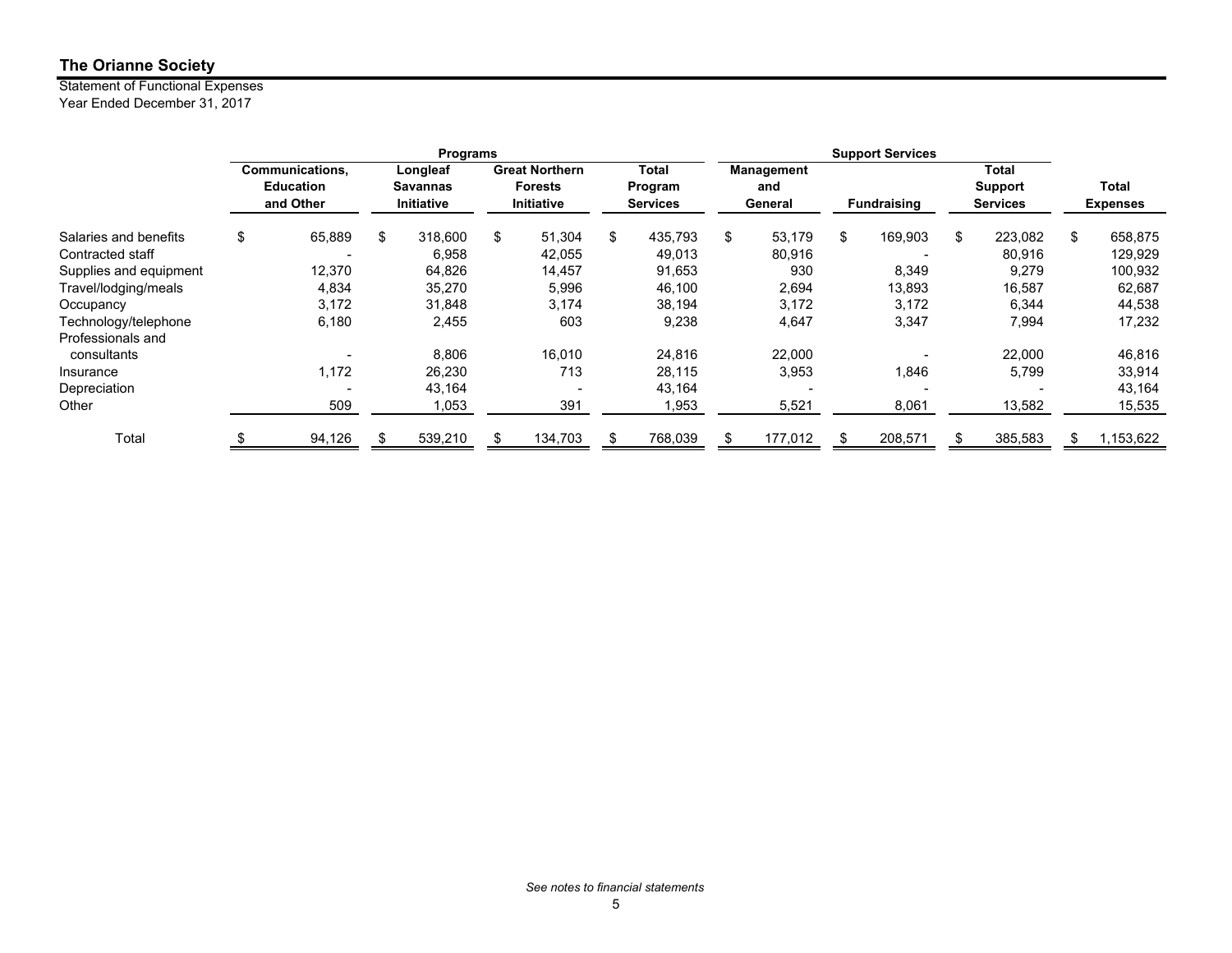# Statements of Cash Flows

Years Ended December 31, 2018 and 2017

|                                                | 2018             |    |           |  |
|------------------------------------------------|------------------|----|-----------|--|
| <b>Cash Flows from Operating Activities</b>    |                  |    |           |  |
| Changes in net assets                          | \$<br>(318, 573) | \$ | 134,584   |  |
| Adjustments to reconcile changes in net assets |                  |    |           |  |
| to net cash flows from operating activities:   |                  |    |           |  |
| Depreciation                                   | 42,027           |    | 43,164    |  |
| Changes in operating assets and liabilities:   |                  |    |           |  |
| Contributions receivable                       | 23,527           |    | (22, 237) |  |
| Accounts receivable                            | 49,606           |    | (47, 768) |  |
| Prepaid expenses and other current assets      | 5,180            |    | 13,112    |  |
| Accounts payable and accrued expenses          | (17, 837)        |    | (2,065)   |  |
| Total adjustments                              | 102,503          |    | (15, 794) |  |
| Net cash flows from operating activities       | (216,070)        |    | 118,790   |  |
| Cash and Cash Equivalents, Beginning of Year   | 1,038,463        |    | 919,673   |  |
| Cash and Cash Equivalents, End of Year         | \$<br>822,393    | \$ | 1,038,463 |  |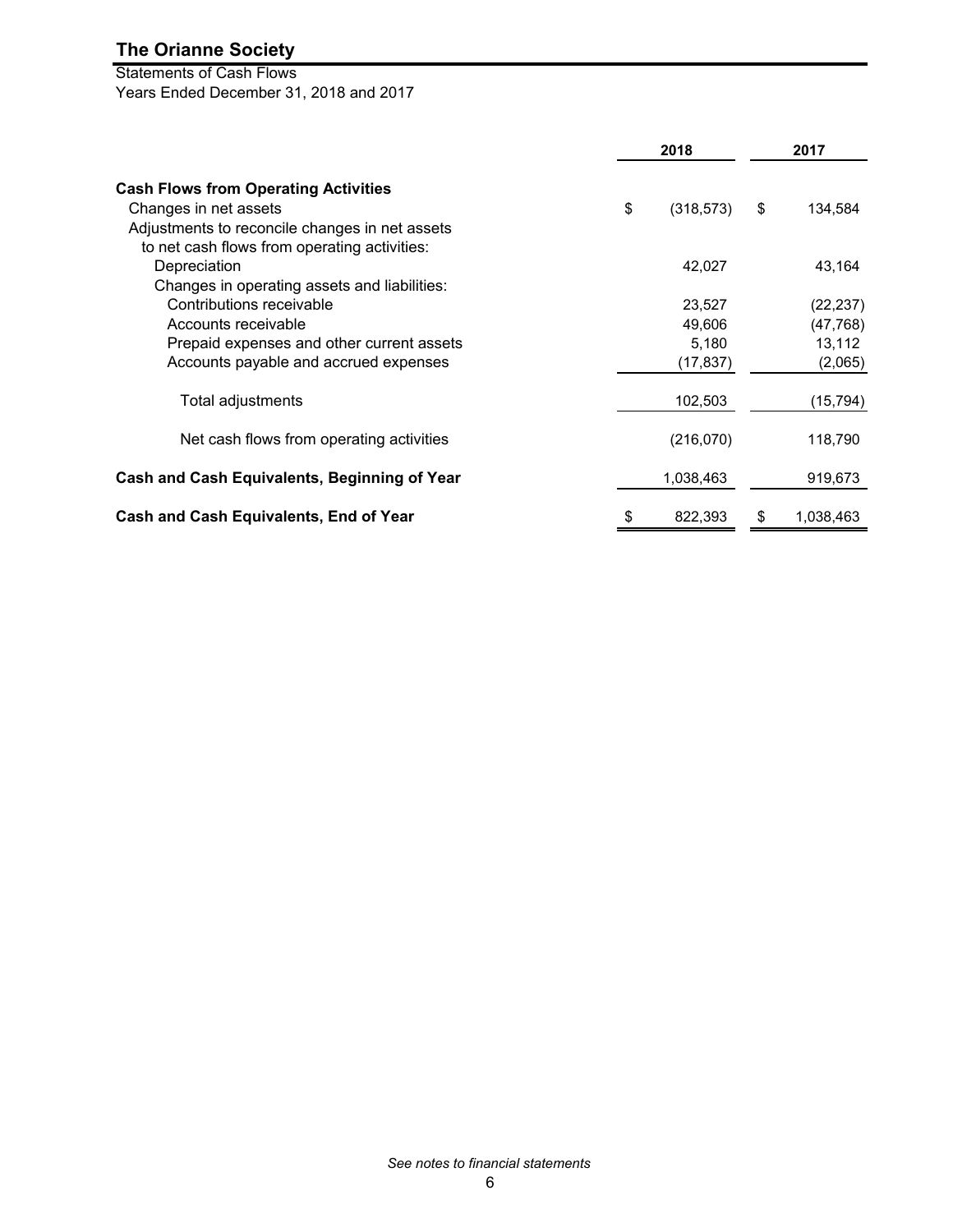Notes to Financial Statements December 31, 2018 and 2017

#### **1. Description of Organization and Summary of Significant Accounting Policies**

The Orianne Society ("Orianne") is a not-for-profit wildlife conservation organization incorporated in the State of Delaware as a 501(c)(3) not-for-profit organization whose mission is the conservation of imperiled reptiles and amphibians and their habitats. Orianne identifies declining reptile and amphibian species that are representative of the ecosystems they inhabit. Orianne conducts scientific research to determine what factors are causing these species' decline and what steps need to be taken to mitigate those factors and then develops conservation programs to address these factors.

Following is a brief summary of the major conservation initiatives of Orianne:

#### **Longleaf Savannas Initiative**

The primary focus of the Longleaf Savannas Initiative is within the longleaf pine ecosystem, one of the most biologically diverse regions in the world. A long history of conversion of native forests to agriculture and commercial timberland, road construction, and fire suppression has resulted in less than 3 percent of the original range of longleaf pine remaining. In addition to having some of the highest biodiversity in North America, this ecosystem is home to many endangered species of plants and wildlife, including many reptiles and amphibians, such as the Eastern Indigo Snake and Gopher Tortoise. Orianne owns and manages the Orianne Preserve System (''OPS") (which consists of one of the ten most critical sand hill areas in Georgia) for endangered species. The OPS is in the process of restoration of the land to that of the original habitat of longleaf pine and other grasslands. In addition to the OPS, Orianne also has extensive land restoration/stewardship programs and research/inventory/monitoring programs on governmental and private lands focused primarily on conservation and improvement of the environment, upland snakes, Gopher Tortoises and freshwater turtles.

#### **Great Northern Forests Initiative**

The primary focus of our Great Northern Forests Initiative, which was started in 2017, is the conservation of species and habitats in the Boreal-Northern Hardwood forest from upstate New York east through the Gaspe Peninsula in Quebec. The region it is home to many rare species that have adapted to survive in the transitional zone between two ecoregions. Turtles are especially important components of this region that has three globally endangered species of freshwater turtles. Orianne has been actively involved in projects to inventory and monitor rare turtles, conserve timber rattlesnakes, and to work with landowners on habitat restoration projects.

#### **Communications, Education and Other**

Orianne is working to educate, inspire, and inform local communities, the general public, and decision makers by communicating practical area-wide and local solutions that are needed to save and preserve species such as, among others, Gopher Tortoises, Eastern Indigo Snakes, Wood Turtles, Timber Rattlesnakes and their related environments. As part of this process, we utilize various written, pictorial and electronic media to document the endangered and threatened species and other cohabitants in their environments. We utilize such data to communicate to the scientific, political, and other concerned individuals the current state and future needs for conservation efforts to save the endangered and threatened and imperiled species.

Involving the public in scientific and conservation projects is an important initiative for Orianne. It provides a direct link between our projects and citizens interested in conserving reptiles, amphibians and environments. It allows us to collect important data from a wider area than we would be able to simply using Orianne staff and, at the same time, enhance the conservation understanding of the participants. Orianne's Longleaf Savannas and Great Northern Forests Initiatives include special place-based events and broader-scale data solicitation projects. Furthermore, we are developing comprehensive herpetological databases that will allow the public to enter data at any time and be able to continually interact with Orianne. Our events provide an opportunity to show participants what we do on a day-to-day basis to survey and conserve these species, including land restoration. Our place-based events allow us to get out into the field with the participants to educate them and to collect valuable data.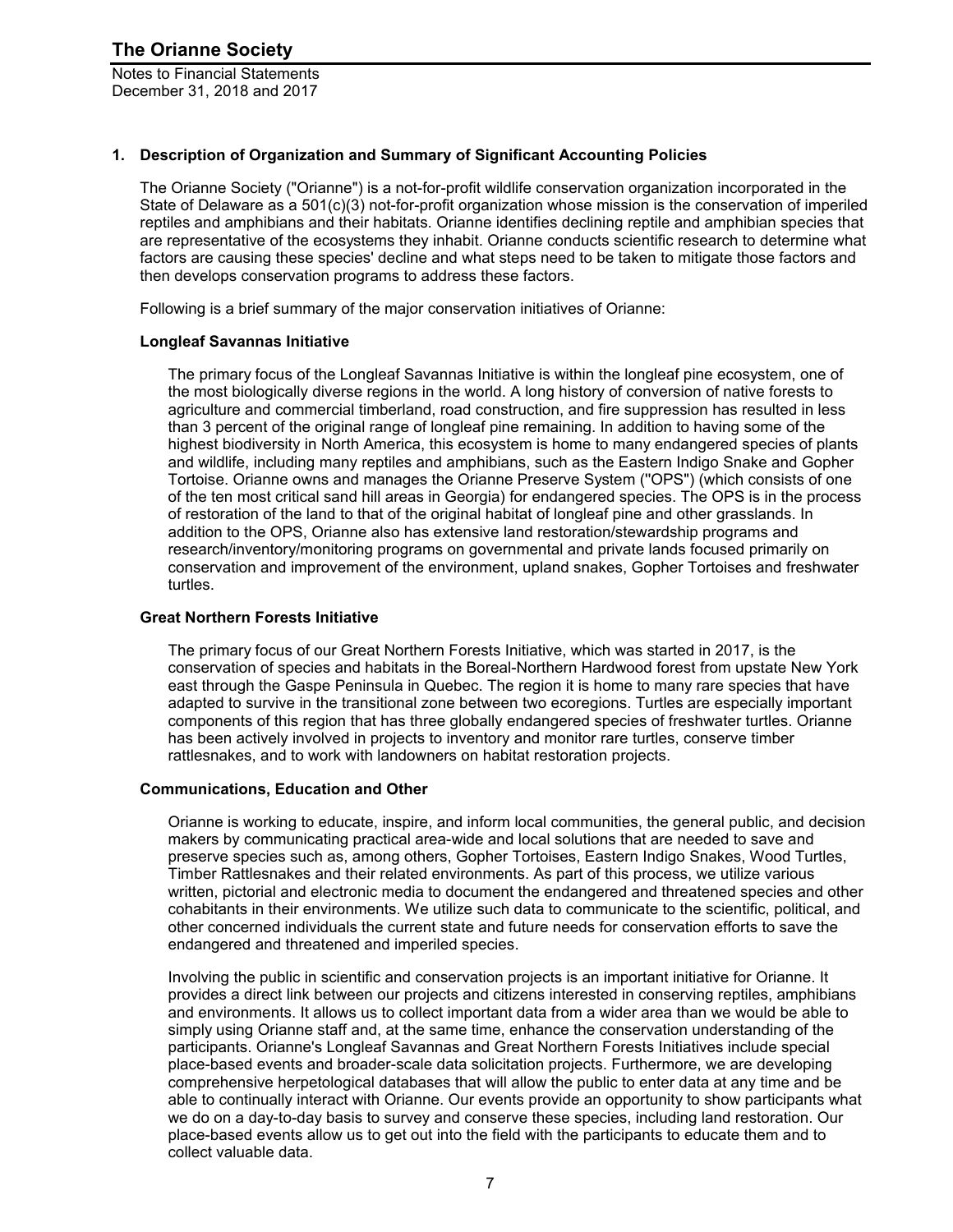Notes to Financial Statements December 31, 2018 and 2017

> We conduct specific projects on a smaller scale that, due to their size or location, have not been designated as a separate major program. Such projects are included as part of Communications, Education and Other.

#### **Basis of Financial Statement Presentation**

Orianne's financial statements have been prepared in accordance with accounting principles generally accepted in the United States of America ("U.S. GAAP"). Net assets are classified based on the existence or absence of donor-imposed restrictions. Accordingly, net assets of Orianne and changes therein are classified and reported as net assets without donor restrictions and net assets with donor restrictions. When a restriction expires, net assets with donor restrictions are reclassified to net assets without donor restrictions and reflected in the statements of activities and changes in net assets as net assets released from donor restrictions.

#### **Use of Estimates**

The preparation of financial statements in conformity with U.S. GAAP requires management to make estimates and assumptions that affect the reported amounts of assets and liabilities and disclosure of contingent assets and liabilities at the date of the financial statements and the reported amounts of revenue and expenses during the reporting period. Actual results could differ from those estimates.

#### **Revenue**

Orianne's primary sources of financial support consist of donations and governmental and private grants.

#### **Operating Indicator**

The statements of activities and changes in net assets include the caption net operating income (loss) which is deemed by Orianne to be its operating indicator. Transactions deemed by management to be ongoing, major or central to the programs and support services are reported as operating revenue and operating expenses and are included in the operating indicator.

#### **Fair Value Measurements**

Orianne establishes a framework for measuring the fair value of financial assets and liabilities and nonfinancial assets and liabilities which are measured at fair value on a recurring (annual) basis in the form of a fair value hierarchy organized into three levels based upon the input assumptions used for pricing assets and liabilities that prioritizes the inputs into valuation techniques used to measure fair value into three broad levels. Level 1 inputs have the highest reliability and are related to assets with quoted prices in active markets. Level 2 inputs relate to assets with other than quoted prices that are observable, either directly or indirectly, with fair value being determined through the use of models or other valuation methodologies. Level 3 inputs are unobservable inputs and are used to the extent that observable inputs do not exist. In certain cases, the inputs used to measure fair value may fall into different levels of the fair value hierarchy. In such cases, an investment's level within the fair value hierarchy is based on the lowest level of input that is significant to the fair value measurement.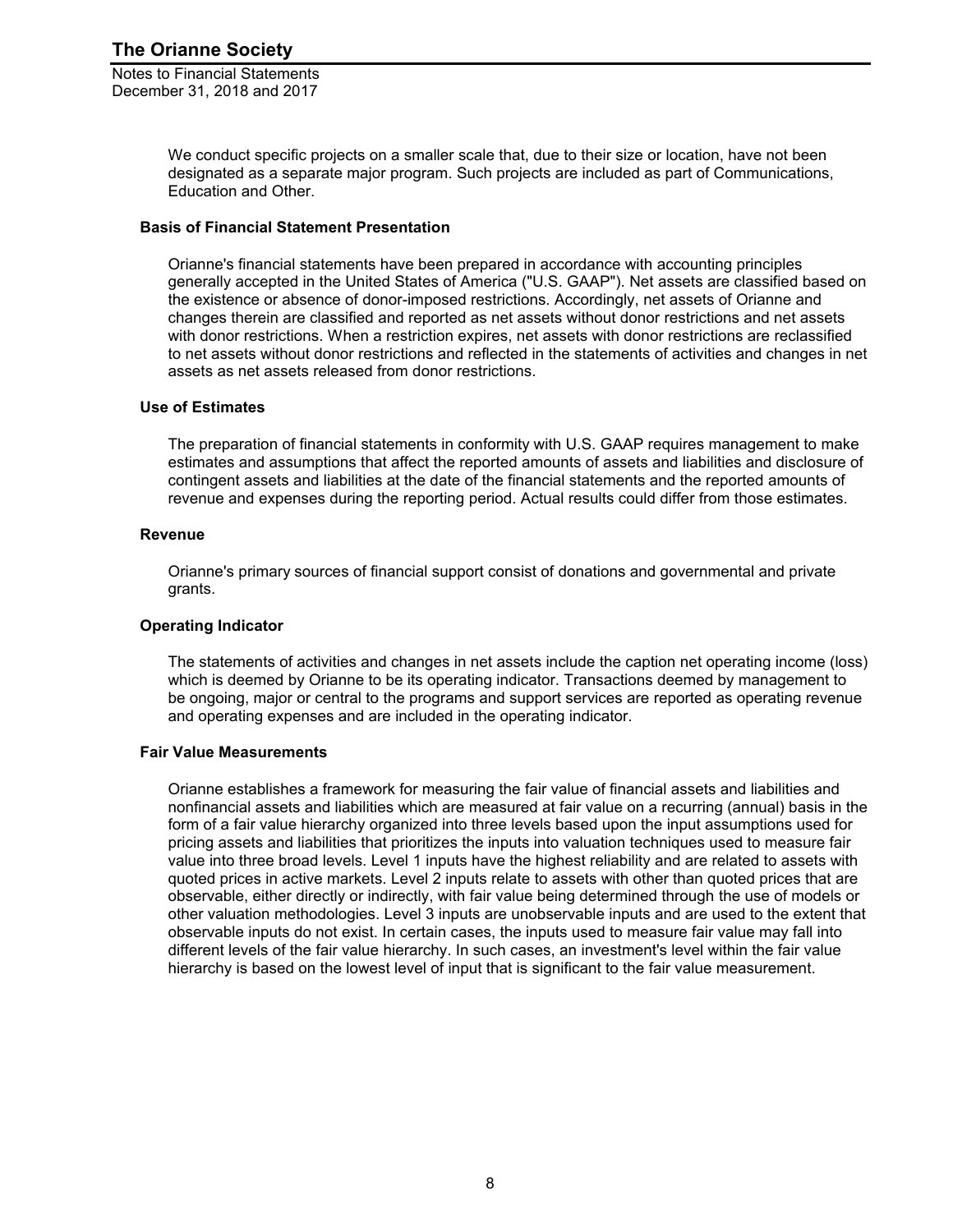Notes to Financial Statements December 31, 2018 and 2017

> Orianne classifies its equity securities that have readily determinable fair values as available for sale securities. Available for sale securities are recorded at fair value. Unrealized holding gains and losses on available for sale securities are excluded from the operating indicator and are reported as a separate component of net assets without donor restrictions within the caption non-operating activities until realized. Realized gains and losses from the sale of available for sale securities are determined on a first-in, first-out basis. A decline in the market value of any available for sale securities below cost deemed to be other than temporary results in an impairment to reduce the carrying amount to fair value and is treated as a realized loss at time of other than temporary impairment. To determine if impairment is other than temporary, Orianne considers all available information relevant to the collectability of the security, including past events, current conditions, and reasonable and supportable forecasts when developing estimates of cash flows expected to be collected.

#### **Donor-imposed Restrictions**

Orianne reports gifts of cash and other assets as restricted support if they are received with donor stipulations that limit the use of the donated assets. All donor-restricted contributions are reported in the first instance as an increase in net assets with donor restrictions. When a donor restriction expires (that is, when a stipulated time restriction ends or purpose restriction is accomplished), net assets with donor restrictions are reclassified to net assets without donor restrictions and reported in the operating revenue section of the statements of activities and changes in net assets as net assets released from donor restrictions.

Orianne reports gifts of land, buildings, and equipment as without donor restriction support unless explicit donor stipulations specify how the donated assets must be used. Gifts of long-lived assets with explicit restrictions that specify how the assets are to be used and gifts of cash or other assets that must be used to acquire long-lived assets are reported as additions to net assets with donor restrictions. Expirations of donor restrictions are reported when the donated or acquired long-lived assets are placed in service.

#### **Unconditional Promises to Give (Contributions Receivable)**

When Orianne receives unconditional promises to give that are expected to be collected within one year, they are recorded as contributions at net realizable value. Unconditional promises to give that are expected to be collected in future years are recorded at the present value of their estimated future cash flows. The discounts on those amounts are computed using average risk-free interest rates (adjusted for any risk premiums, when applicable) applicable to the year in which the promises are received. Amortization of the discounts is included in contribution revenue as an increase in net assets without donor restrictions or net assets with donor restrictions, as appropriate.

#### **Unconditional Promises to Give to Others**

When Orianne makes unconditional promises to give to others a liability is recorded at the time of promise.

#### **Conditional Promises to Give to Others**

When Orianne receives conditional promises to give they are not included as contributions by Orianne until the conditions have been substantially met.

#### **Statements of Cash Flows**

For purposes of the statements of cash flows, Orianne considers all highly liquid debt instruments with an original maturity of three months or less, at the date of purchase, to be cash equivalents.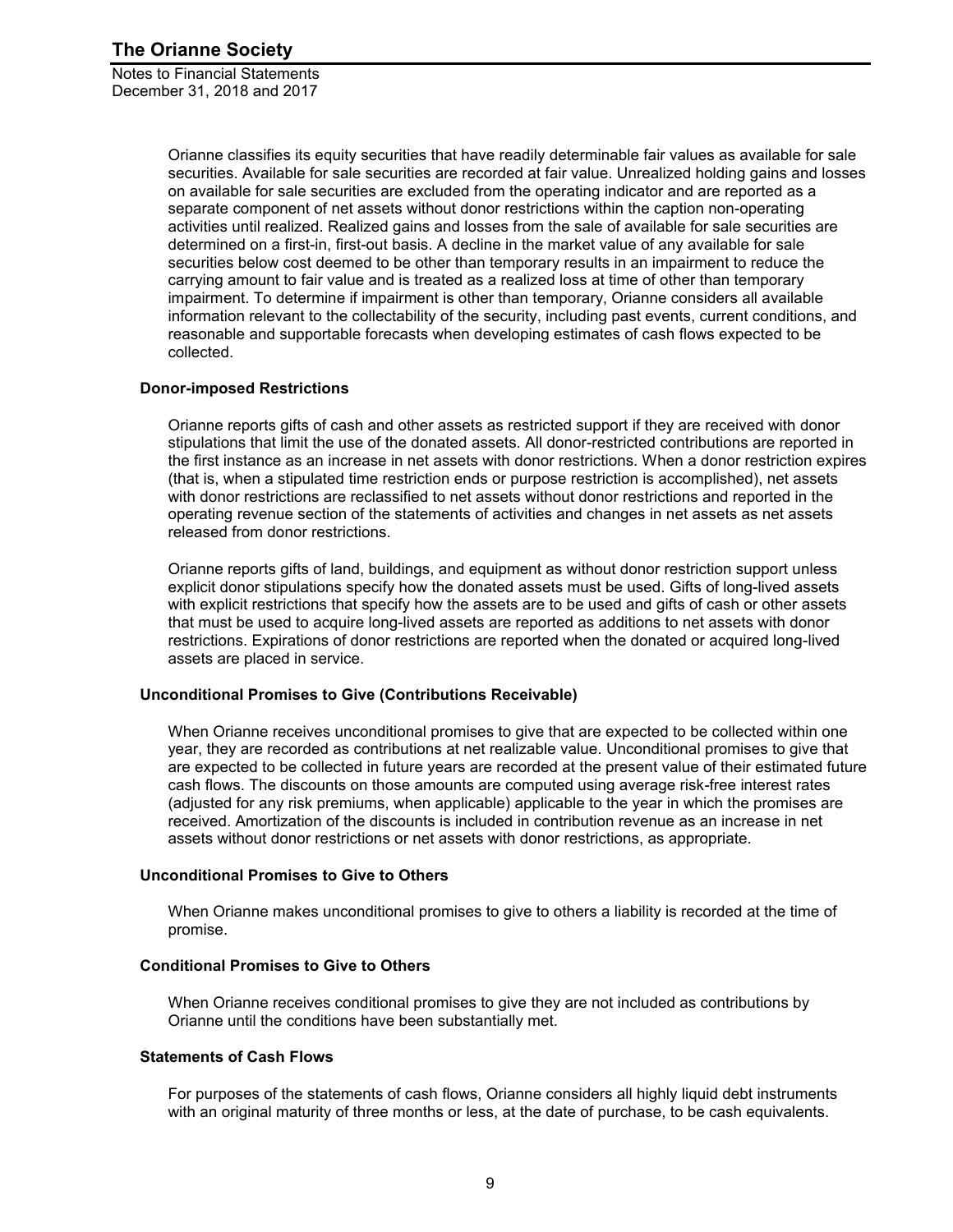Notes to Financial Statements December 31, 2018 and 2017

#### **Allowance for Doubtful Accounts**

Periodically, the individual accounts and contributions receivable balances are reviewed and evaluated as to their collectability, and a provision for doubtful accounts is estimated based on the amounts Orianne expects to collect on the receivable balances. Receivables are charged to the allowance for doubtful accounts when management has determined that further collection efforts are not warranted.

#### **Fixed Assets**

Fixed assets are carried at cost or fair value and depreciated over their estimated useful life or the term of the related lease, whichever is less, using the straight-line method starting the month in which the asset is put into use. Orianne's capitalization policy is to capitalize all fixed asset purchases in excess of \$5,000. The carrying amounts of assets and the related accumulated depreciation are removed from the accounts when such assets are disposed of and any resulting gain or loss is included in the operating activities section of the statements of activities and changes in net assets in the year of disposal. Estimated useful lives consist of: buildings - 10 to 20 years; furniture and fixtures - 5 years; and equipment - 3 to 5 years.

#### **Impairment of Long-lived Assets**

Orianne assesses the recoverability of its long-lived assets, such as property and equipment, whenever events or changes in circumstances indicate that the carrying value of the assets may not be recoverable. Recoverability of assets to be held and used is measured by a comparison of the carrying amount of an asset to estimated undiscounted future net cash flows expected to be generated by the asset. If the carrying amount of an asset exceeds its estimated future cash flows, an impairment charge is recognized by the amount by which the carrying amount of the asset exceeds the fair value of the asset.

#### **Income Taxes**

Orianne qualifies as a tax-exempt organization under the existing provisions of Internal Revenue Code Section 501(c)(3) and donations to Orianne are tax-deductible to the donor. Orianne has filed for a change in status from a private operating foundation to public charity status. A final determination of tax status classification by the Internal Revenue Service will take place in 2019. Orianne's accounting policy is to provide liabilities for uncertain tax positions when a liability is probable and estimable. Orianne recognizes the effect of income tax positions only when the tax positions are more likely than not of being sustained. Management has determined that Orianne had no uncertain tax positions that would require financial statement recognition or disclosure. Management is also not aware of any violations of its tax status as an organization exempt from income taxes.

#### **Allocated Expenses**

Orianne's expenses have been summarized on a functional basis in accordance with U.S. GAAP. Most expenses may be identified to their related program or support service and are recorded accordingly. Certain salaries and other expenses have been allocated based on estimated time spent, the percentage of each program's direct expenses over total program costs, or usage of fixed assets based on estimated time of usage. Management believes the allocation methods utilized are appropriate to properly reflect program and support expenses.

#### **Government Grants and Contracts**

Orianne receives various government grants and pass-through contracts, and records revenue when earned. Advance payments received for grants and contracts which have not yet been earned are reflected as deferred revenue. Amounts earned but not yet paid under the grants and contracts are included in accounts receivable. Unrecorded amounts relating to government and contracts awarded as of December 31, 2018 and 2017 amounted to approximately \$118,000 and \$136,000, respectively.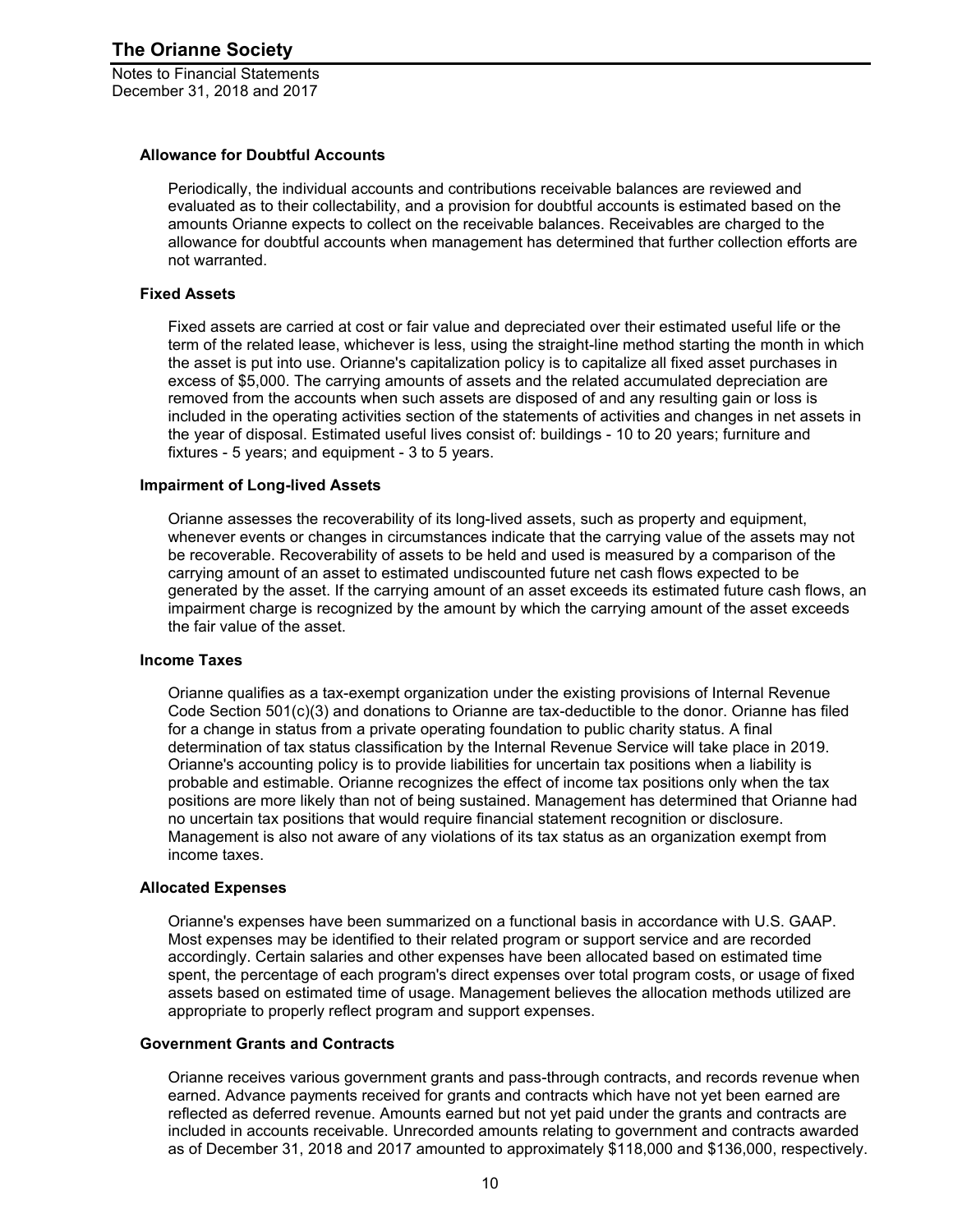Notes to Financial Statements December 31, 2018 and 2017

#### **New Accounting Standards**

In 2018, Orianne adopted Financial Accounting Standards Board's Accounting Standards Update ("ASU") 2016-14, *Not-for-Profit Entities (Topic 958): Presentation of Financial Statements of Not-for-Profit Entities*. Orianne has applied the changes retrospectively to all periods presented. The following summarizes the applicable financial reporting items reflected in Orianne's financial statements as required by ASU 2016-14:

- The unrestricted net asset class has been renamed net assets without donor restrictions.
- The temporarily and permanently restricted net asset classes have been combined into a single net asset class called net assets with donor restrictions.
- The financial statements include a disclosure about liquidity and availability of resources (Note 3).
- The expenses are reported by both nature and function; as well as the disclosure of specific methodologies used to allocate costs among program and support functions.

#### **2. Fair Value Measurement Fair Value Measurement**

Orianne did not have any Level 1, Level 2 or Level 3 financial assets and liabilities measured at fair value on a recurring basis as of December 31, 2018 and 2017. Orianne's accounting policy is to recognize transfers between levels of the fair value hierarchy on the date of the event or change in circumstances that caused the transfer. There were no transfers into or out of Level 1, Level 2, or Level 3 for the years ended December 31, 2018 and 2017.

As of December 31, 2018 and 2017, Orianne's other financial instruments consist of cash and cash equivalents, receivables, accounts payable and other current liabilities. The carrying amounts of these financial instruments approximate fair value due to their short maturities.

#### **3. Liquidity and Availability of Resources**

The following table reflects Orianne's financial assets as of December 31, 2018 and 2017 reduced by net assets with donor restrictions which are not available for general expenditures within one year of the balance sheet date. Orianne defines general expenditures as expenses related to program and support services.

|                                                                                                                 |     | 2018             |     | 2017                   |  |  |
|-----------------------------------------------------------------------------------------------------------------|-----|------------------|-----|------------------------|--|--|
| Current assets, excluding non-financial assets<br>Less net assets with donor restrictions greater than one year | S   | 848.055<br>$(-)$ | S.  | 1,137,258<br>(96, 789) |  |  |
| Total financial assets available to meet cash<br>needs for general expenditures within one<br>vear              | \$. | 848.055          | \$. | 1,040,469              |  |  |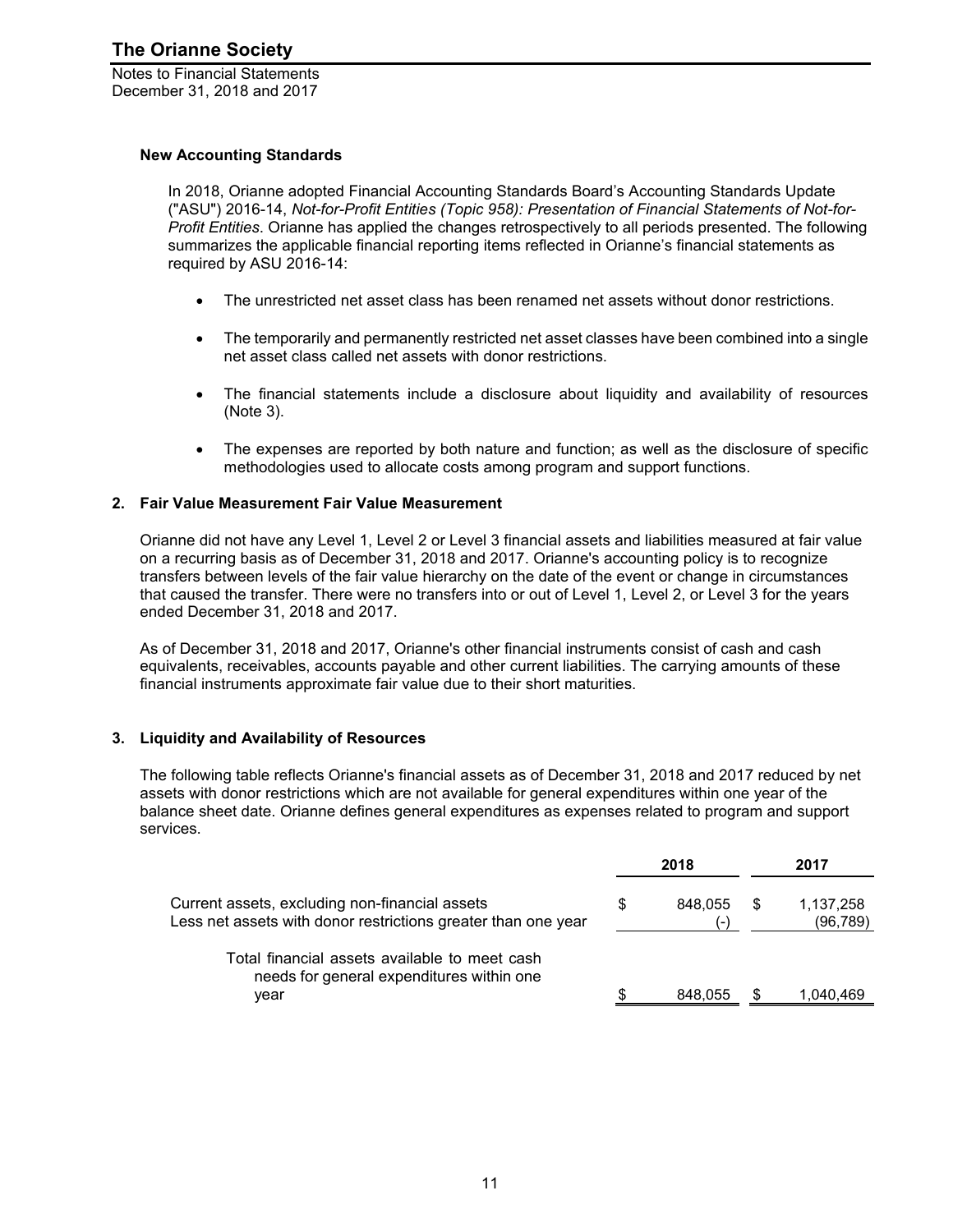Notes to Financial Statements December 31, 2018 and 2017

#### **4. Fixed Assets, net**

Fixed assets consist of the following:

|                                                                 | 2018                                            | 2017                                            |
|-----------------------------------------------------------------|-------------------------------------------------|-------------------------------------------------|
| Land<br><b>Buildings</b><br>Furniture and fixtures<br>Equipment | \$<br>4,012,100<br>658,950<br>28,297<br>449,409 | \$<br>4,012,100<br>658,950<br>28,297<br>449,409 |
| Less accumulated depreciation                                   | 5,148,756<br>(758,573)                          | 5,148,756<br>(716, 546)                         |
| Fixed assets, net                                               | \$<br>4,390,183                                 | \$<br>4,432,210                                 |

Depreciation expense was approximately \$42,000 and \$43,000 for the years ended December 31, 2018 and 2017, respectively.

#### **5. Net Assets with Donor Restrictions**

Net assets with donor restrictions as of December 31, 2018 and 2017 were comprised of contributions received that were restricted by the donors for specific purposes:

|                                                                         | 2018 |                  |    |                   |
|-------------------------------------------------------------------------|------|------------------|----|-------------------|
| Longleaf Savannas Initiative<br><b>Great Northern Forest Initiative</b> | S    | 32.286<br>96,789 | S. | 47.141<br>188,466 |
| Total                                                                   |      | 129.075          |    | 235,607           |

Net assets released from donor restrictions for the years ended December 31, 2018 and 2017 were as follows:

|                                                                         |   | 2018             | 2017 |                  |  |  |
|-------------------------------------------------------------------------|---|------------------|------|------------------|--|--|
| Longleaf Savannas Initiative<br><b>Great Northern Forest Initiative</b> | S | 97.724<br>91.926 | - \$ | 52,859<br>61,534 |  |  |
| Total                                                                   |   | 189.650          |      | 114,393          |  |  |

#### **6. Related Party Transactions**

During 2018 and 2017, approximately 31 percent and 50 percent, respectively, of contributions without donor restrictions was received from members of Orianne's Board of Directors.